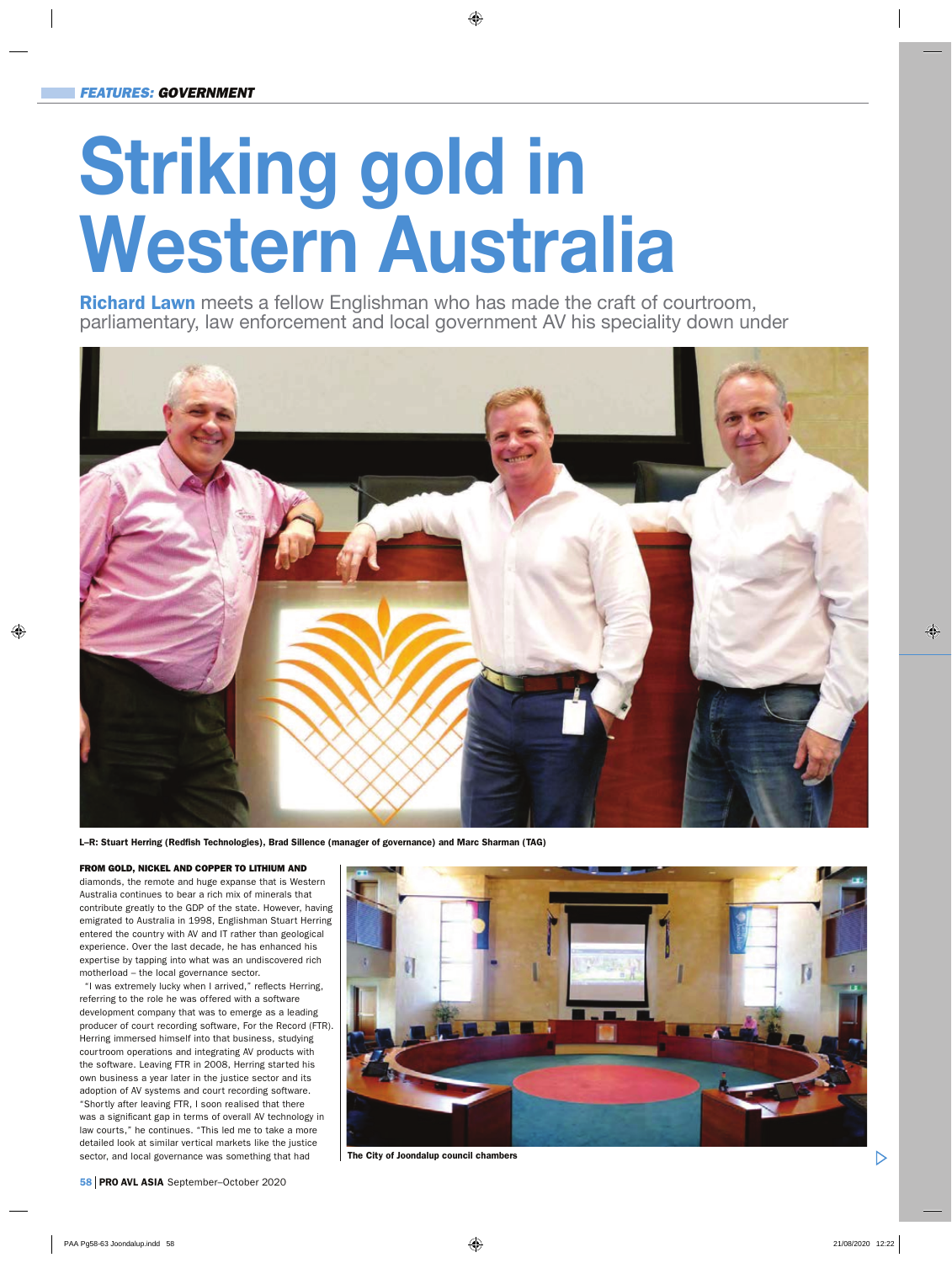similar requirements." Naming his company with a play on words of his surname, Redfish Technologies has continued to pioneer the adoption of digital recording products, including those from FTR and Liberty Court Recorder to the Western Australia and greater Australian justice sector. A small niche perhaps, but the fledgling business-enhancing AV systems in this remote outpost started to blossom, focused upon evidential-based recording and integrated AV systems.



Cat-6a cabling connects to a Cisco SG350 network switch in the rear room equipment rack

Enacted in 1973, the Corridor Plan for Perth cited that Fremantle, Midland, Armadale, Rockingham and Joondalup would become nodes of commercial and economic focus to take the commercial burden away from the Perth CBD. Joondalup, which gets its name from the Noongar word, Doondalup, meaning "lake that glistens", started to become an important city in the north and a key regional hub during the late 1980s. It became a local government in its own right when it split from the former City of Wanneroo in 1998, shortly after which the council chambers for the City of Joondalup were formally opened. Brad Sillence has held the role of manager of governance at the City of Joondalup since 2011.

"My primary focus is to support the decision-making processes of the Joondalup Council," he explains. "The elected council meets and makes decisions in these chambers that benefit the businesses, visitors and a community of over 160,000 residents that covers a 99km2 catchment area. A decision was made to upgrade the original electronic voting system, microphones and speakers that had been in operation for over 15 years. The original AV system had exceeded its life expectancy and, as the equipment could not be supported, we had to take the strategic decision of upgrading and future-proofing the chamber. In addition to replacing the voting and discussion system, the audio, visuals and acoustics required significant improvements."

No stranger to the chamber, Redfish Technologies submitted a detailed tender based on the bespoke requirements of the Joondalup council. "Our company has been providing AV support here since the business started in 2009," explains Herring. "We initially provided a risk assessment service, filed maintenance reports and performed a partial upgrade/maintenance with some piecemeal equipment. Immersing the business in the local government sector, we have become increasingly aware that people's lives are affected by the decisions made in any council chamber, and as such they need to hear what is being discussed and fully observe the meetings. Similarly, I assessed it from the client's point of view, concluding that the overall functionality of the technical equipment required ease-of-use operations as a main consideration."

Herring's tender documentation left no stone unturned thanks to his understanding of the decision-making processes and, subsequently, Redfish Technologies was



An InterSpace FiliBuster cue system notifies councillors when to talk



Councillors are equipped with a Bosch Dicentis discussion unit and a 15-inch HD display



AV in the public gallery is enhanced with Samsung 82-inch HD displays and Martin Audio CDD8 speakers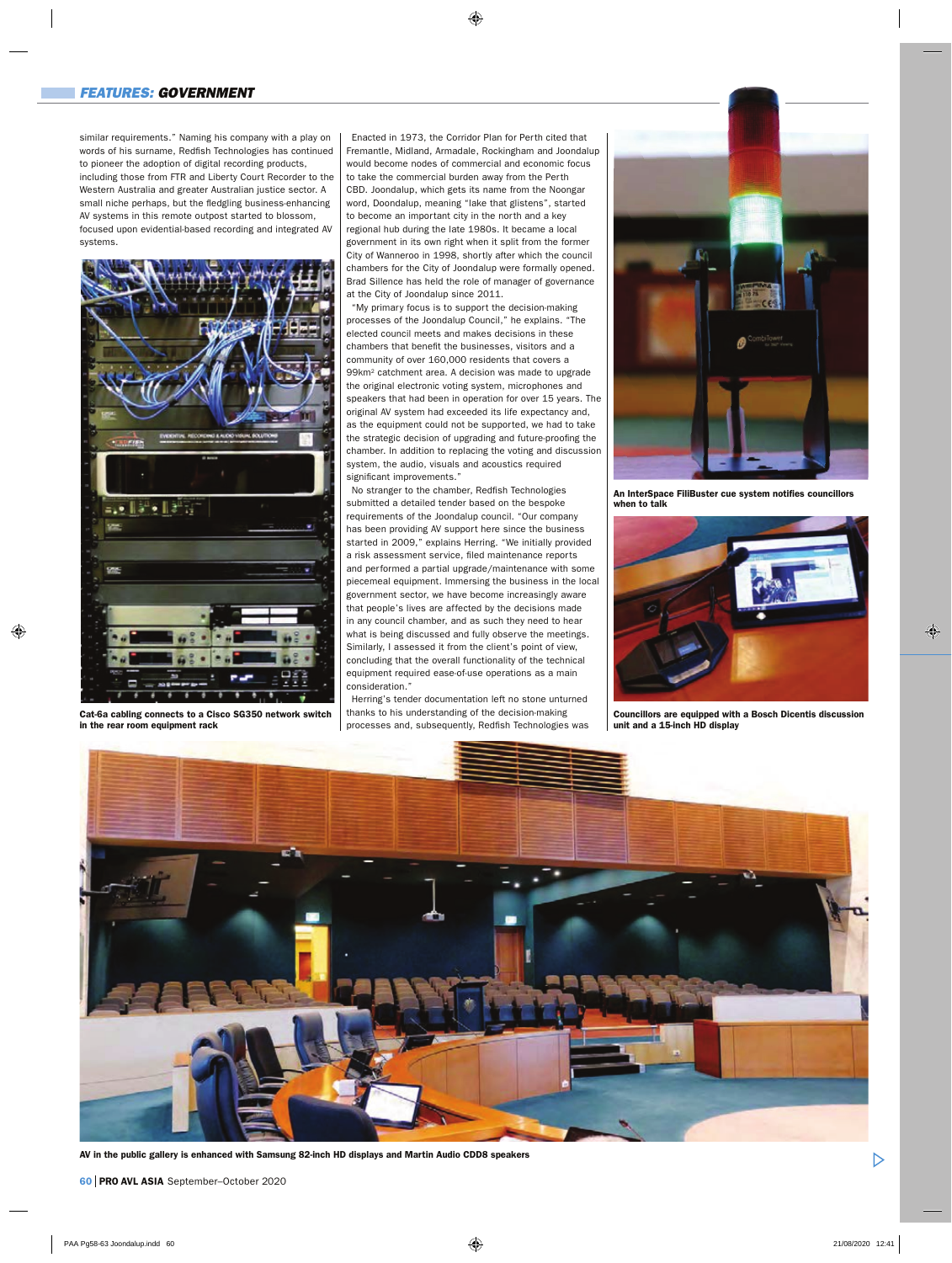awarded the contract. "We knew what we wanted, but not the technical aspects," explains Sillence. "In awarding the contract to Redfish, I was confident that they fully comprehended what we were doing and so understood what we wanted." Sillence acknowledges that maintaining even audio coverage in the public gallery area that can seat up to 180 guests had always been a struggle. "Acoustically there are some challenges, and we didn't want anyone to question the ability of the sound system or the acoustics. Previously, we had focused our attention more on the clarity of the voting procedures for the council members, rather the public gallery guests."

As one of the first local governments to adopt the original Bosch Consensus electronic voting and discussion system, Joondalup council had continued to be forwardthinking in terms of its application of AV technology. "We were one of the first council chambers to have installed an e-voting system and we have simply built on that platform, adding Bosch software in 2012," continues Sillence. "A new discussion system was sought for the elected body that would better facilitate voting, agendas and the recording of minutes. The goal was to benefit decisionmaking processes with the interaction of the elected members and, of course, the procedures of the meetings."

Accordingly, Sillence instructed his team to research other local government chambers. "Our officers undertook the task to research the technology applied elsewhere in addition to assessing our bespoke future needs, such as video streaming, any interactions and legislative requirements going forward. What is good today in terms of technology, however, may be derelict and dated tomorrow. The equipment and technology need to stand the test of time and allow expansion for at least the next 10 years."

Provided with a brief, Redfish Technologies could start planning the upgrade accordingly. "For any AV integration company, planning is the foundation stone of the works," explains Herring. "There is no point entering into a project assuming that you know everything, so at the onset of the works we start with a concept plan and an overview of what major components we are intending to implement



A QSC TSC-80T display provides touchscreen control



DVD content is played onto a motorised projection screen

at the tender submission stage. After being awarded the project, we proceed to the planning stage and the detailed design plan. That in turn builds into schematics using D-Tools software that determines the cable routing to be applied and where the base equipment will be located. From that point, we can create the elevation and rack drawings. The whole package has to be agreed before the start of the project and signed off with adjustments where required."

The transformation, from decommissioning the complete old system in the chamber to signing off the commissioning of the new system, took place during a three-week recess window in late 2019/early 2020, including Christmas and New Year breaks. "To fully comprehend the solution being applied, all the documentation has to be clearly understood," says Herring. "It is a transfer of knowledge without having to explain the details verbally, so the documentation has to be thorough. From the outset of the tendering process, my biggest concern was the tight time frame we had to complete the cabling, installation, fit out, commissioning and systems training, all prior to the next scheduled council meeting, that couldn't be changed. Having carefully made our plans, I was confident that we could deliver the whole package on time and on budget.'

Redfish Technologies operates within a niche sector in a remote region, but Herring and his team, which includes a dedicated AV and control systems programmer, refuse to adopt cut-and-paste AV designs. The conferencing, audio and visual technologies selected for the Joondalup Council Chambers had been installed in some of the team's previous governmental works as separate systems, but never as one integrated whole. These include a Bosch Dicentis conferencing system, a Vision video network based on WyreStorm NetworkHD transmitters and receivers and a QSC Q-Sys audio DSP platform that also provides all the AV control functions in the room.

"The infrastructure relies heavily on a Cat-6a shielded and structured cabling network, which in turn minimised the audio and visual cabling requirements," adds

Herring. "With the exception of the audio outputs, all of the technology operates within the digital domain. The Q-Sys DSP audio system also controls the WyreStorm visual system, while everything else is peripheral and sits on top. There is always going to be some sort of risk when integrating disparate products from different manufacturers within such an environment. Following research into these new technologies, we thoroughly tested them once we'd been given relevant information and samples from the suppliers."

Allowing multiple delegates to speak at the same time, a wired version of the Bosch Dicentis discussion and voting system was selected for its feature set, reliability and world-class attributes. Operating over the Omneo IP-based network, Dicentis incorporates a Near Field Communication card reader that identifies the user. The foundation of the Dicentis Network is Cat-6 shielded cabling connected to a dedicated 48-port Cisco SG350 network switch. Equipped with 18-inch gooseneck mics, 15 of the 25 connected DCNM-DE discussion units come with licensed voting capabilities exclusively for the mayor and elected members. Loaded onto a dedicated discussion laptop, the Chamber Meeting Agenda software located on the Minutes Desk allows control of all 25 discussion units from anyone in the city's governance team.

The dedicated discussion and minutes computer is connected via USB to a QSC I/O-8 Flex network expander, providing the audio to the two-channel High Criteria Liberty Meeting Recorder. It can display into the chamber via HDMI to the WyreStorm NHD-100-TX transmitter. "As a discussion platform, Dicentis is ideally suited for a setup such as Joondalup," says Herring. "With its high-quality audio processing including acoustic feedback suppression and excellent functionality, I was immediately impressed with the intuitive feature set of Dicentis. The userfriendly interface allows councillors to monitor from the integrated loudspeaker or headphone connection. From the touchscreen controller, you can see who is talking or waiting in the queue. For the 15 voting units, elected members simply press the coloured buttons on the touchscreen."



An Epson EBL-1070 projector outputs DVD playback